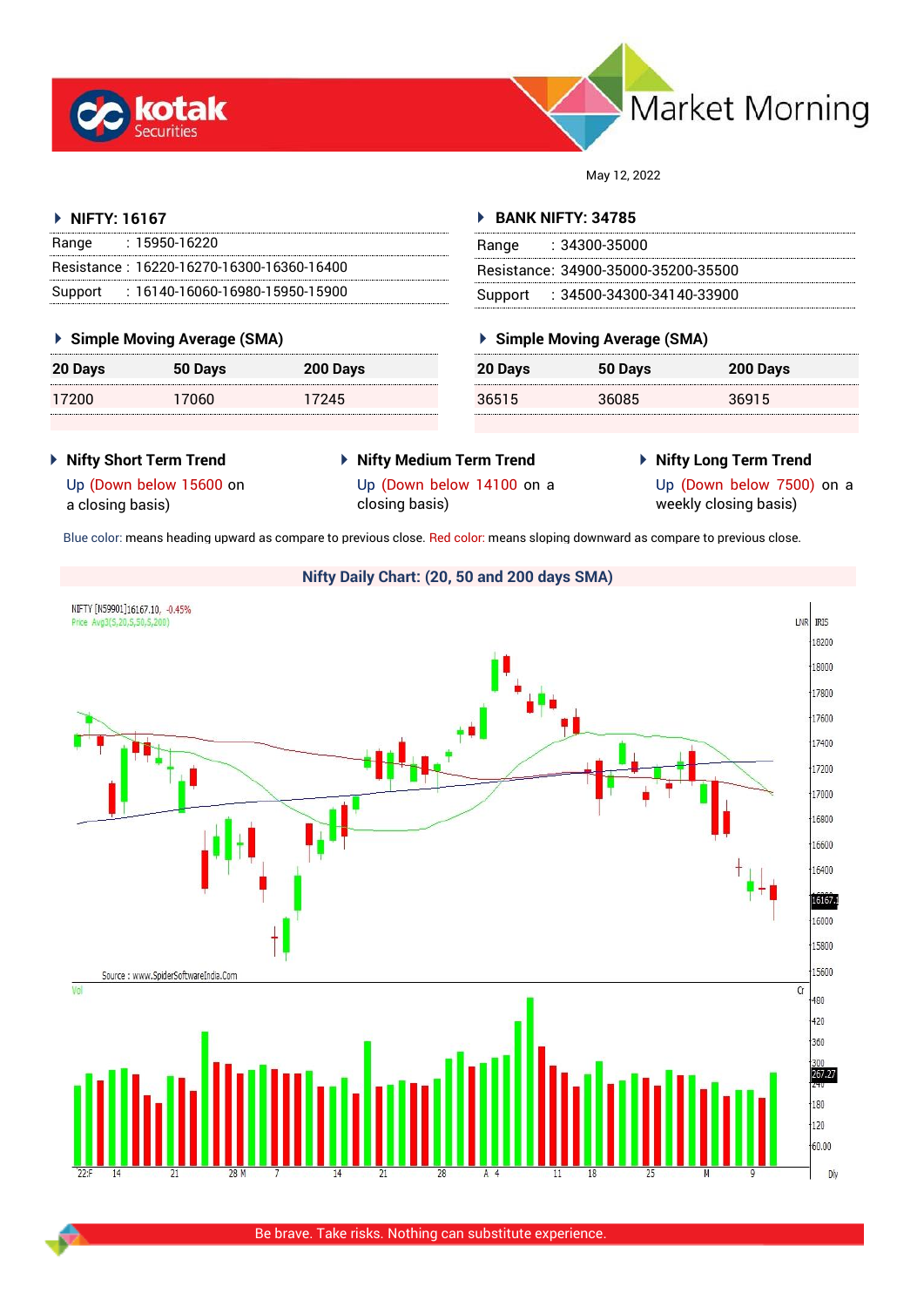## **Market Analysis**

sell-off. After a volatile session, the Nifty was down 47 points while the Sensex was down 176 points. Among **Nifty/Sensex Daily View:** The index rebounded sharply from the day's lowest level after Wednesday's morning sectors, IT stocks remained under pressure, while realty and banking stocks saw some buying. Technically, the indices started diverging positively, indicating a "change in the current trend". Now 16000/53500 would act as a major support level for traders. Above which the pullback rally is likely to continue till 16300-16400/54500-54800.

On the other hand, further weakness could extend to 15950-15900/53200-53100 from the 16000/53500 dismissal, however, it would be an opportunity to place a contra bet in the market.

# **RATING SCALE (PRIVATE CLIENT GROUP)**

| <b>BUY</b>             | $-$ A condition that indicates a good time to buy a stock. The exact circumstances of the signal will be determined by the indicator that an<br>analyst is using. |
|------------------------|-------------------------------------------------------------------------------------------------------------------------------------------------------------------|
| SELL                   | A condition that indicates a good time to sell a stock. The exact circumstances of the signal will be determined by the indicator that an<br>analyst is using.    |
| <b>Stop Loss Order</b> | An instruction to the broker to buy or sell stock when it trades beyond a specified price. They serve to either protect your profits or<br>limit your losses.     |

### **FUNDAMENTAL RESEARCH TEAM (PRIVATE CLIENT GROUP)**

**Shrikant Chouhan Arun Agarwal Amit Agarwal, CFA Hemali Dhame** Head of Research Auto & Auto Ancillary Transportation, Paints, FMCG Banking & Finance [shrikant.chouhan@kotak.com](mailto:shrikant.chouhan@kotak.com) arun.agarwal@kotak.com agarwal.amit@kotak.com Hemali.Dhame@kotak.com

**Jatin Damania Purvi Shah Rini Mehta K. Kathirvelu** Metals & Mining, Midcap **Pharmaceuticals** Research Associate Support Executive Research Associate jatin.damania@kotak.com [purvi.shah@kotak.com](mailto:purvi.shah@kotak.com) rini.mehta@kotak.com [k.kathirvelu@kotak.com](mailto:k.kathirvelu@kotak.com)

**Sumit Pokharna** Pankaj Kumar Oil and Gas, Information Tech Construction, Capital Goods & Midcaps sumit.pokharna@kotak.com pankajr.kumar@kotak.com

+91 22 6218 5408 +91 22 6218 6443 +91 22 6218 6439 +91 22 6218 6433

+91 22 6218 6440 +91 22 6218 6432 +91 80801 97299 +91 22 6218 6427

+91 22 6218 6438 +91 22 6218 6434

# **TECHNICAL RESEARCH TEAM (PRIVATE CLIENT GROUP)**

[shrikant.chouhan@kotak.com](mailto:shrikant.chouhan@kotak.com) [amol.athawale@kotak.com](mailto:amol.athawale@kotak.com) Research Associate +91 22 6218 5408 +91 20 6620 3350 [sayed.haider@kotak.com](mailto:sayed.haider@kotak.com)

**Shrikant Chouhan**<br>**Amol Athawale Athawale Chomes and athawale @kotak com Besearch Ass** 

+91 22 62185498

# **DERIVATIVES RESEARCH TEAM (PRIVATE CLIENT GROUP)**

+91 22 6218 5497 +91 33 6615 6273

**Sahaj Agrawal Prashanth Lalu Prasenjit Biswas, CMT, CFTe** [sahaj.agrawal@kotak.com](mailto:sahaj.agrawal@kotak.com) [prashanth.lalu@kotak.com](mailto:prashanth.lalu@kotak.com) [prasenjit.biswas@kotak.com](mailto:prasenjit.biswas@kotak.com)